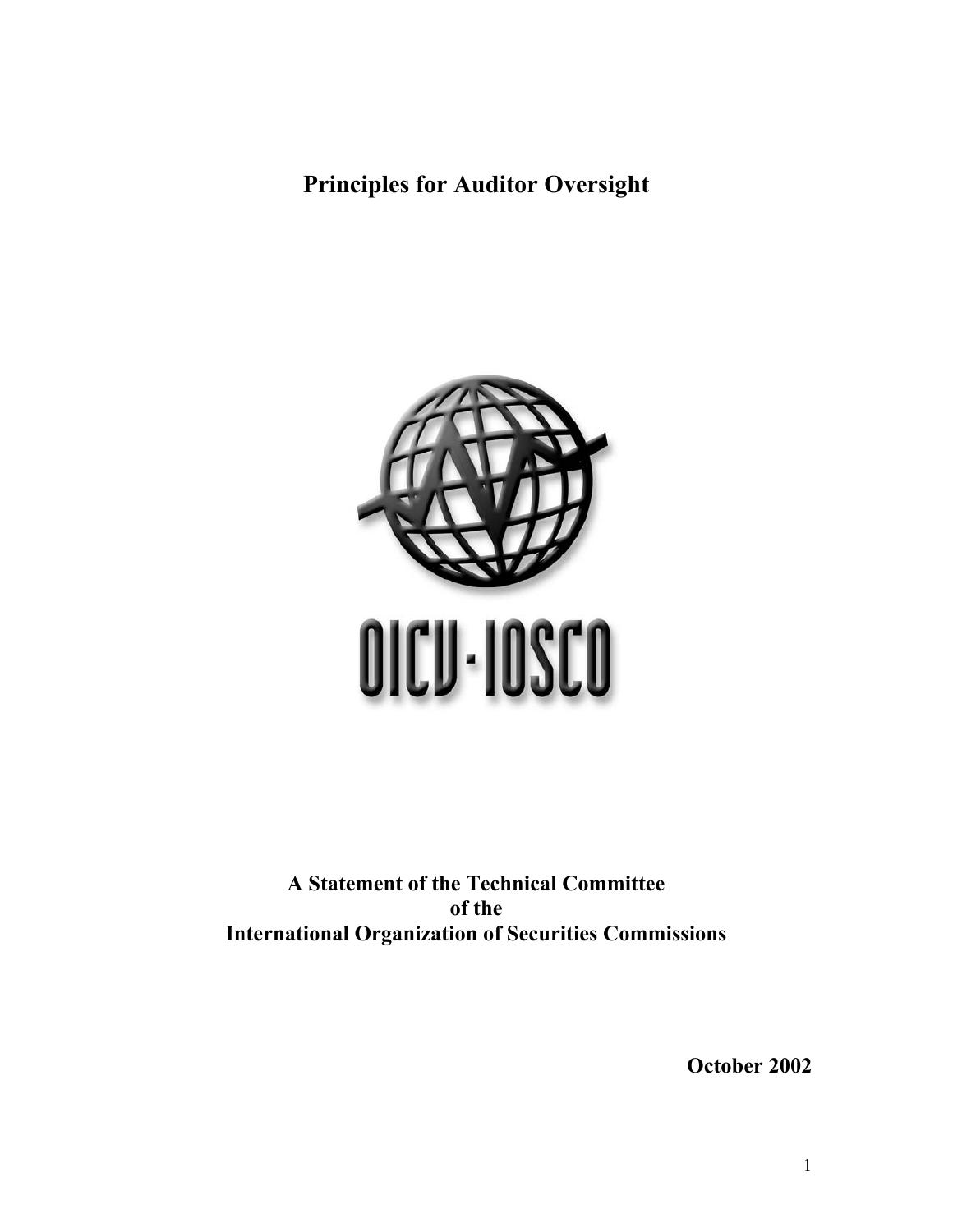## **Introduction**

1. Investor confidence is fundamental to the successful operation of the world's financial markets. That confidence depends on investors having credible and reliable financial information when making decisions about capital allocation.

2. The objectives of securities regulation include the protection of investors; ensuring that markets are fair, efficient, and transparent; and the reduction of systemic risk. In pursuit of these objectives, in the area of reporting to investors, there should be full, timely, and accurate disclosure of financial results and other information that is material to investors' decisions. Full and fair disclosure is essential to investor protection, enhances investor confidence, and promotes market liquidity and efficiency.

3. Independent auditors play a critical role in enhancing the reliability of financial information by attesting as to whether the financial statements prepared by management fairly present the financial position and past performance of the public enterprise in compliance with accepted accounting standards.

4. Effective oversight of the accounting profession and of independent audits is critical to the reliability and integrity of the financial reporting process. The Technical Committee of the International Organization of Securities Regulators ("IOSCO") has developed a list of general principles for oversight of audit firms and auditors that audit financial statements of companies whose securities are publicly traded in the capital markets (hereinafter referred to as "auditors").

5. At the present time, a variety of systems for auditor oversight exist among the IOSCO Technical Committee members. In many cases, these existing systems are undergoing review as a result of financial reporting failures, weaknesses discovered in selfregulatory structures, changes in public expectations, requirements of new legislation, or for other reasons. One jurisdiction has reported that firm-on-firm peer review under selfregulation failed and that new legislation has directed the creation of an auditor oversight body, independent of the accounting profession, with strengthened powers for rulemaking, inspection and disciplinary authority. A number of other jurisdictions have announced that changes will be made in auditor oversight processes and structures. The Technical Committee believes that there is a growing consensus internationally as to the benefits of an auditor oversight system that is not based exclusively or predominantly on self-regulation.

6. The principles set forth herein are intended to assist securities market regulatory authorities, and other authorities with responsibility for auditor oversight, in developing and enhancing regulatory structures for auditor oversight in the wide range of different legal, business and professional environments that exist in IOSCO member jurisdictions. The Technical Committee encourages IOSCO members to work towards implementing these principles in their own jurisdictions. In jurisdictions in which the securities regulator does not have primary responsibility for auditor oversight, it will nevertheless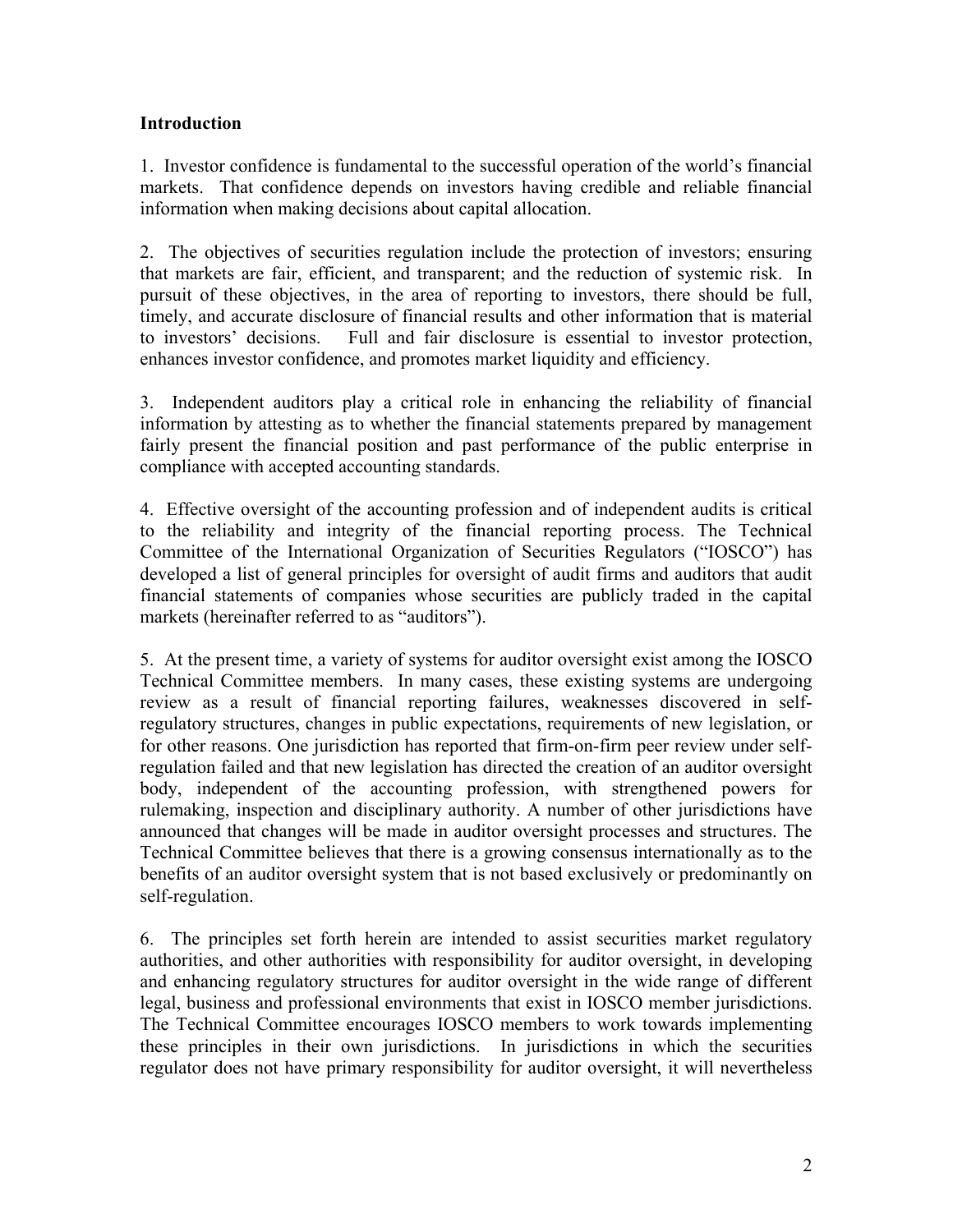have an interest in ensuring that the oversight system is consistent with maintaining and enhancing investor confidence in published financial statements.

## **Principles for auditor oversight**

7. Oversight of auditors can occur in several ways, including within audit firms, by professional organizations and public or private sector oversight bodies, and through government oversight. In addition, oversight may be provided by supervisory boards and audit committees representing investors in matters relating to individual companies.

8. Within a jurisdiction, auditors should be subject to oversight by a body that acts and is seen to act in the public interest. While the nature of an auditor oversight body and the process through which it carries out its activities may differ among jurisdictions, IOSCO believes that effective oversight generally includes the following:

I. A mechanism to require that auditors have proper qualifications and competency before being licensed to perform audits, and maintain professional competence. A mechanism also should exist to withdraw authorization to perform audits of publicly traded companies if proper qualifications and competency are not maintained.

IOSCO believes establishing qualification requirements and requiring maintenance of professional competency should improve the quality of auditing. Moreover, the risk that authorization can be revoked for failure to have or maintain the necessary qualification should be an incentive for compliance and adherence to auditing standards.

- II. A mechanism to require that auditors are independent of the enterprises that they audit, both in fact and in appearance. Effective standards, regular assessments, and regulatory oversight generally increase the likelihood that independence is maintained.
- III. A mechanism should exist to provide that a body, acting in the public interest, provides oversight over the quality and implementation of auditing, independence, and ethical standards used in the jurisdiction, as well as audit quality control environments.
- IV. A mechanism should exist to require auditors to be subject to the discipline of an auditor oversight body that is independent of the audit profession, or, if a professional body acts as the oversight body, is overseen by an independent body. Such an auditor oversight body must operate in the public interest, and have an appropriate membership, an adequate charter of responsibilities and powers, and adequate funding that is not under the control of the auditing profession, to carry out those responsibilities.